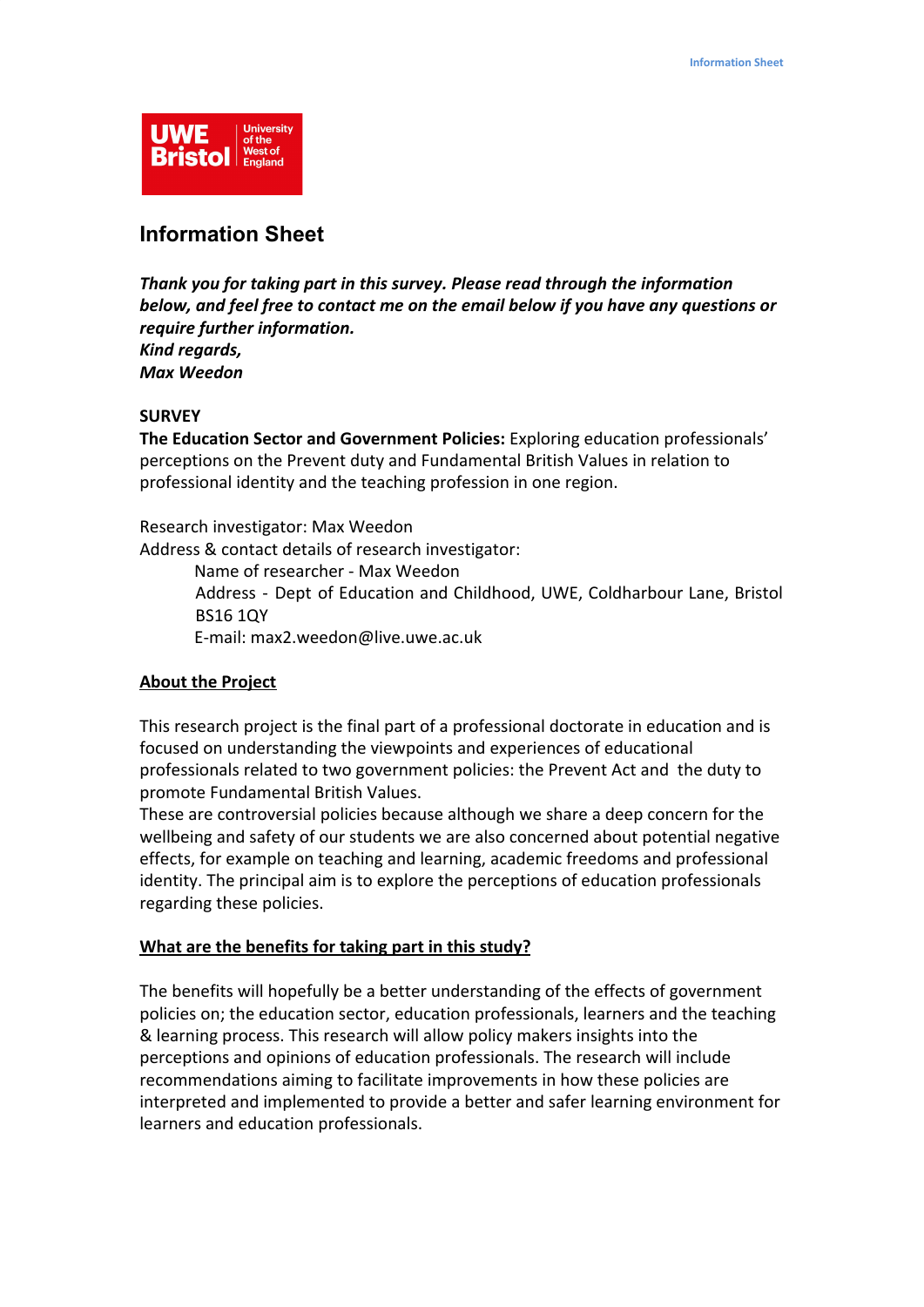## **Who is responsible for the data collected in this study?**

- The researcher is Max Weedon, a teacher and doctoral candidate in education at the University of the West of England, Bristol
- The data that is being collected is the opinions of educationalists regarding the Prevent Duty and Fundamental British Values (FBV)
- The data will be encrypted, anonymised and stored safely until the end of the research project which is due to finish in 2020, at which point it will be destroyed
- The original data will not be shared with other organisations
- The anonymised data will be shared in a doctoral thesis with any identifying information removed
- The research was reviewed and passed by the UWE's Education Faculty Research Ethics Committee on 7th November 2018.

# **What is involved in the study?**

During late 2018 and early 2019 I will be surveying education professionals to collect data and conducting follow up interviews with participants who are interested.

## **How do I opt out of the study?**

There is a cooling off period after taking part in the research where participants can opt out and/or request withdrawal of data without giving reasons. Participants can can opt out and/or withdraw data simply by emailing the researcher on [max2.weedon@live.uwe.ac.uk](mailto:max2.weedon@live.uwe.ac.uk) with a cut off date of 30th April 2019.

## **What are the risks involved in this study?**

All contributions will be kept confidential. You will not be asked to disclose information that could jeopardize your professional standing. You will be given the opportunity to withdraw participation up until 30th April 2019.

Please be aware that as a general principle, researchers, as University students and as citizens or legal residents of the United Kingdom, have a responsibility to report to the relevant authorities any actions or planned actions, discovered during the course of research, which they believe are likely to result in serious and immediate harm to others.

If the topics addressed by the research are upsetting there are support services available in addition to your workplace support services, such as Samaritans on 116 123 or email them via [jo@samaritans.org](mailto:jo@samaritans.org)

For UWE staff the Wellbeing Service is based on Frenchay Campus (2FC 50 Felixstowe Court). Tel: +44 (0)117 32 86268 Email: wellbeing@uwe.ac.uk **What are your rights as a participant?**